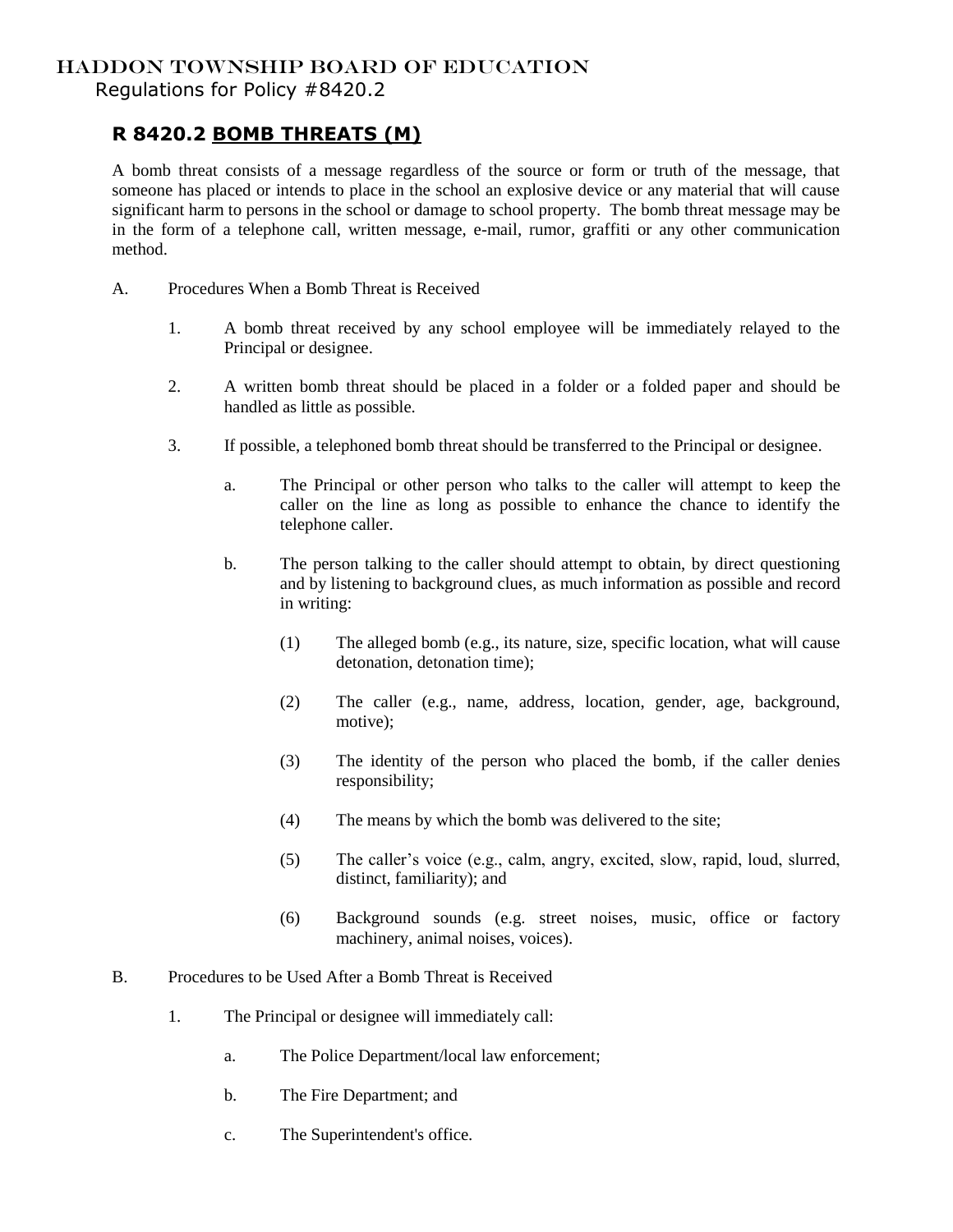- 2. If the Principal or designee, in consultation with Law Enforcement officials, determines there is reasonable cause to believe an explosive device is present and an immediate evacuation is warranted, the Principal or designee will order the immediate evacuation of the school building. The evacuation will be conducted as follows:
	- a. The fire drill alarm may include a statement to indicate that a bomb threat has been received;
	- b. School staff members and pupils will be evacuated to a waiting place at least 1000 feet from the school building and behind cover or to a predetermined area outside the school building.
- 3. If the Principal or designee determines an immediate evacuation is not warranted the building will not be immediately evacuated until law enforcement officials arrive on the scene and are provided control of the bomb threat situation.
- 4. The Principal or designee will also:
	- a. Prohibit the use of any electronic communication devices to include, but not be limited to cellular telephones and walkie-talkies, until instructed otherwise;
	- b. Ensure any school buses enroute to the school or other vehicles entering the school grounds are redirected to a designated alternative location pending further instructions from law enforcement officials;
	- c. Notify and maintain contact with the Superintendent of Schools regarding the communication to be released to parents, community and media; and
	- d. Allow law enforcement officials to control the scene upon their arrival.
- 5. School staff members, upon receiving notice the school is being evacuated for a bomb threat, will:
	- a. Direct pupils to leave the building immediately without personal belongings;
	- b. Instruct pupils to not use any electronic communication device until instructed otherwise;
	- c. Leave the windows and doors of their vacated rooms open and not turn on or turn off any light or electrical switch;
	- d. Take the pupil roster and the day's attendance;
	- e. Lead their class or the pupils under their supervision upon receiving the evacuation notice to the evacuation area;
	- f. Take attendance when arriving at the evacuation area and report any additional pupils or missing pupils to the Principal or designee;
	- g. Not allow any pupil to re-enter the building, leave the evacuation area, or be dismissed from school unless authorized by the Principal or designee or law enforcement officials; and
	- h. Not speak to the media or permit media to interview any pupil.